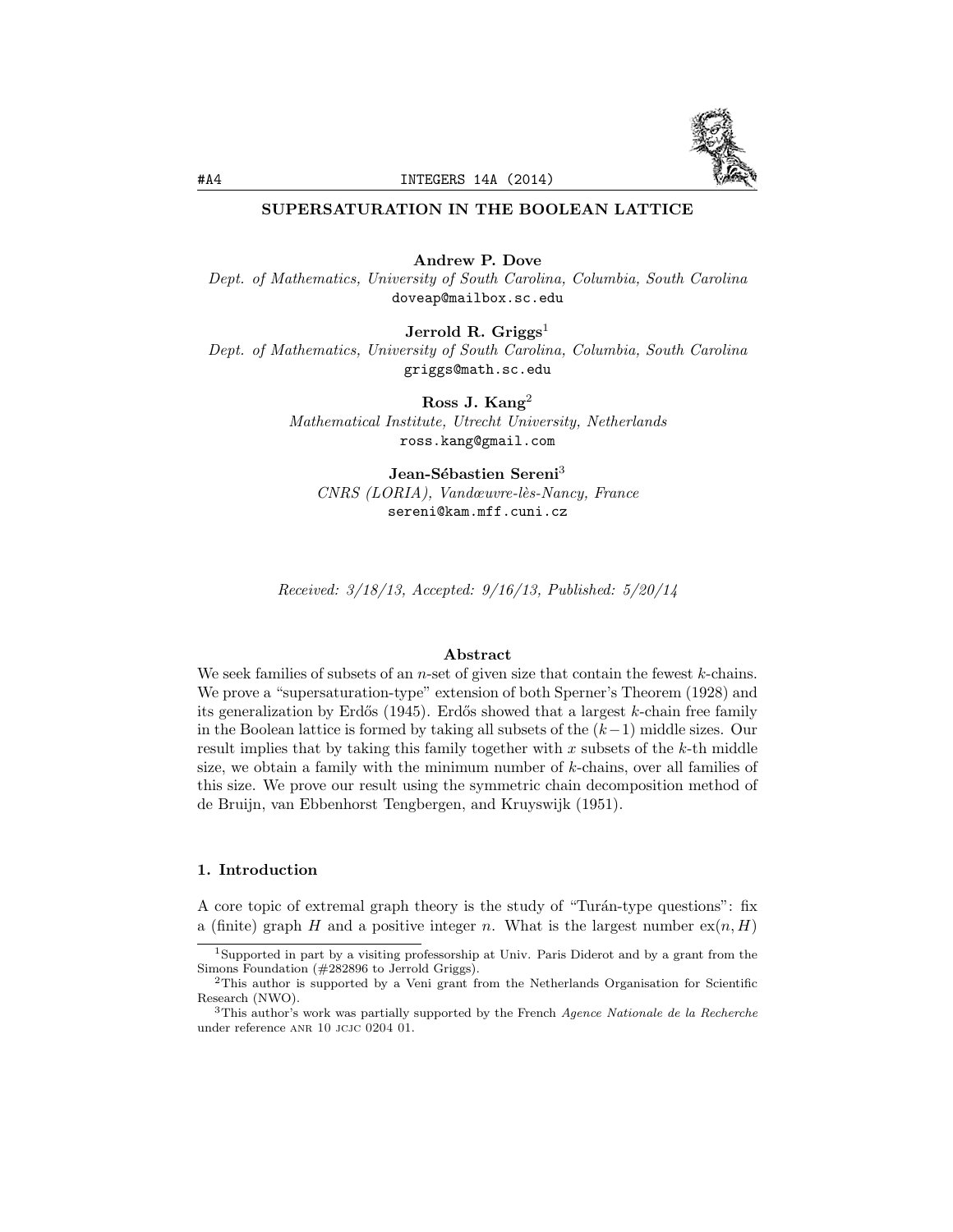of edges in an *n*-vertex graph that contains no copy of *H*? More than a hundred years ago, Mantel [15] answered this question in the case where  $H$  is  $K_3$ , the triangle. About forty years later, Turán [20] generalized this to all complete graphs. More precisely, the *Turán* graph  $T(n,r)$  is the complete *r*-partite graph of order *n* with parts of size  $n/r$  or  $\lceil n/r \rceil$ . Not only did Turán prove that  $T(n,r)$  has the largest number of edges among all *n*-vertex graphs with no copies of  $K_{r+1}$ , that is,  $ex(n,r) = |E(T(n,r))|$ , but also he proved that all other *n*-vertex graphs containing no copies of  $K_{k+1}$  have strictly fewer edges than  $T(n, r)$ .

The theory of graph supersaturation deals with the situation beyond the threshold given by  $ex(n, H)$ . Specifically, define  $\ell(n, H, q)$  as the least number of copies of *H* in an *n*-vertex graph with at least  $ex(n, H) + q$  edges. By the definition, we know that  $\ell(n, H, q) \geq 1$  as soon as  $q > 0$ , but it turns out that an extra edge is likely to create many more copies of *H*. Arguably, the first result in this direction was proved in an unpublished work of Rademacher from 1941 (orally communicated to Erdős  $[3]$ : while Mantel's theorem states that every *n*-vertex graph with more than  $|E(T(n,2))| = |n/2| [n/2]$  edges contains a triangle, Rademacher established that such graphs contain, actually, at least  $\lfloor n/2 \rfloor$  triangle copies.

This result was generalized by Erdős, who proved that  $\ell(n, K_3, q) \geq q\lfloor n/2 \rfloor$  first if  $q \in \{1, 2, 3\}$  in 1955 [3] and a few years later in the case  $q < c \cdot n/2$  for a fixed constant  $c \in (0, 1)$  [4]. More than twenty years later, Lovász and Simonovits [14] established the following theorem, thereby confirming a conjecture of Erdős.

**Theorem 1.1 (Lovász and Simonovits (1983)).** Let *n* and *q* be positive integers. *If*  $q < n/2$ *, then*  $\ell(n, K_3, q) \geq q \cdot \lfloor n/2 \rfloor$ *.* 

In addition, Lovász and Simonovits [14] determined  $\ell(n, K_r, q)$  when  $q = o(n^2)$ . Their techniques do not apply, though, for the case where  $q = \Omega(n^2)$ . Solutions to this difficult problem were provided recently with the aid of flag algebras: first, by Razborov [17] for  $H = K_3$ , then, by Nikiforov [16] for  $H = K_4$  and, finally, by Reiher [18] for the general case  $H = K_r$ .

Supersaturation results have not to our knowledge been studied as extensively in other important areas of extremal combinatorics. In this paper, we pursue this direction for extremal set theory.

Let the *Boolean lattice*  $\mathcal{B}_n$  be the poset  $(2^{[n]}, \subseteq)$  of all subsets of the set  $[n] :=$  $\{1, \ldots, n\}$ , ordered by inclusion. For a set *S*, let  $\binom{S}{k}$  be the collection of all *k*subsets of *S*. Following notation of previous work [11], by  $\mathcal{B}(n,k)$  and  $\Sigma(n,k)$  we mean family/families of subsets of [*n*] of the *k* middle sizes and the size of each family. More precisely, either

$$
\mathcal{B}(n,k) = \binom{[n]}{\lfloor \frac{n-k+1}{2} \rfloor} \cup \cdots \cup \binom{[n]}{\lfloor \frac{n+k-1}{2} \rfloor}
$$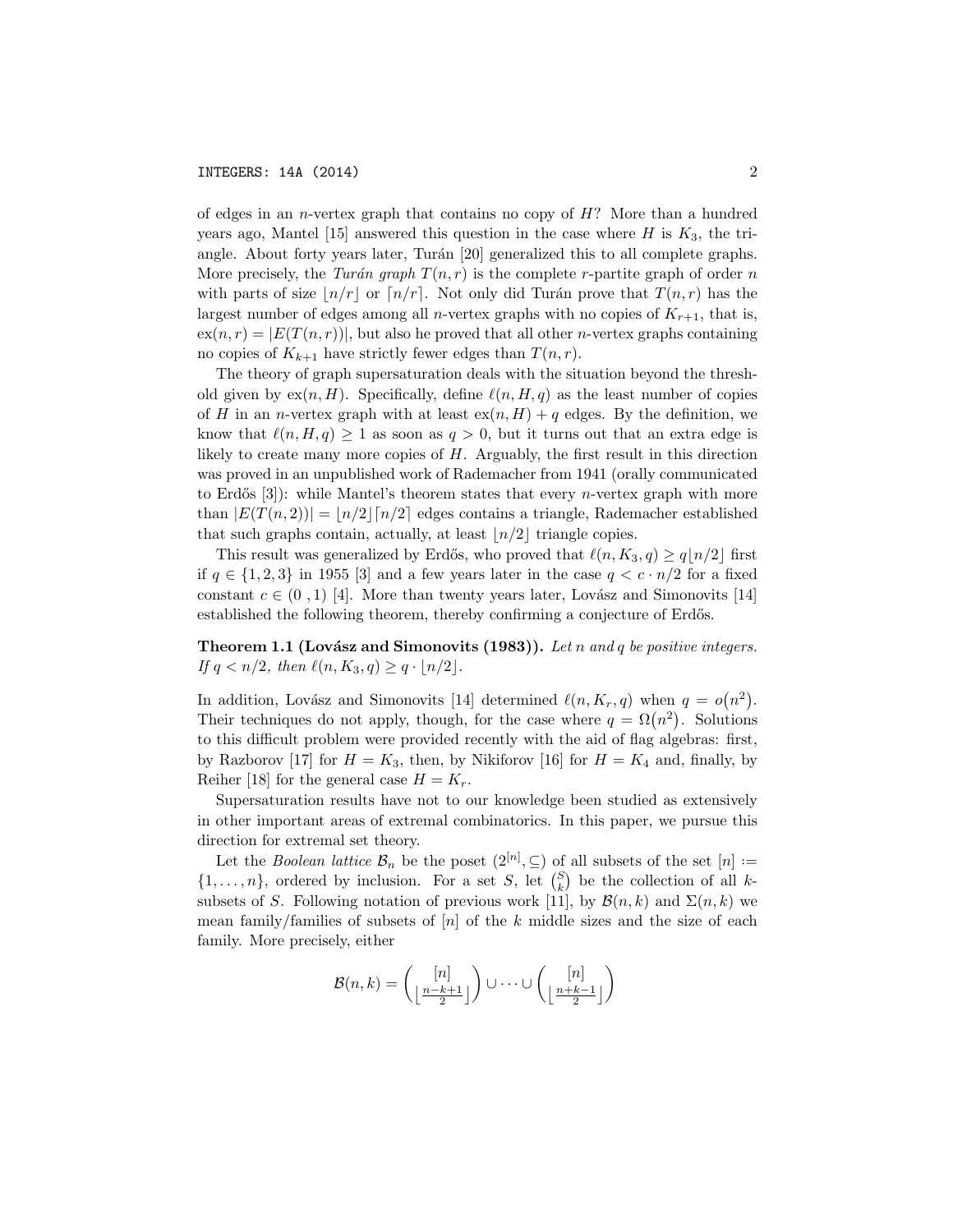$$
\mathcal{B}(n,k) = \binom{[n]}{\lceil \frac{n-k+1}{2} \rceil} \cup \cdots \cup \binom{[n]}{\lceil \frac{n+k-1}{2} \rceil},
$$

and  $\Sigma(n, k) := |\mathcal{B}(n, k)|$ . So, depending on the parity of *n* and *k*, this can be either one or two different families.

Given two finite posets  $P = (P, \leq)$  and  $P' = (P', \leq')$ , we say that P' *contains* P (or *P is a (weak) subposet of*  $P'$ ), if there is an injection  $f : P \to P'$  that preserves the partial ordering, i.e. if  $u \leq v$  in *P*, then  $f(u) \leq' f(v)$  in *P'*. We let  $\mathcal{P}_k$  be the *k*-element totally ordered poset (chain).

What is the largest size  $\text{La}(n, P)$  of a family of subsets of [*n*] that does not contain *P*? The foundational result of this kind, Sperner's Theorem [19] from 1928, answers this question for a two-element chain:  $\text{La}(n, \mathcal{P}_2) = \Sigma(n, 1)$ . Moreover, the value La $(n, \mathcal{P}_2)$  is attained only by  $\mathcal{B}(n, 1)$ , that is, all subsets of size  $\binom{n}{\lfloor n/2 \rfloor}$  or all subsets of size  $\binom{n}{\lfloor n/2 \rfloor}$ . Erdős [2] almost two decades later generalized this to  $P = \mathcal{P}_k$ , showing that  $\text{La}(n, \mathcal{P}_k) = \Sigma(n, k-1)$ , which is attained only by  $\mathcal{B}(n, k-1)$ . Katona has championed the  $\text{La}(n, P)$  problem for posets P other than *k*-chains, and this is a challenging area of extremal set theory. It is often very difficult to obtain the extremal size  $\text{La}(n, P)$  of such a family, even asymptotically (see [11] for a survey).

However, for those *P* for which we know the exact threshold, we can ask how many copies of *P* must be present in families larger than the threshold  $\text{La}(n, P)$ . Here we investigate the simplest instance of this problem, when *P* is a chain. Analogous to the way that Rademacher and Erd˝os (and subsequent researchers) have extended the theorems of Mantel and Turán, we present a supersaturation extension of Sperner's Theorem and its *k*-chain generalization by Erdős.

Our initial result was a lower bound on the number of  $\mathcal{P}_2$ 's in a family  $F \subseteq 2^{[n]}$ of a given size that is optimal for  $|F| \leq \Sigma(n, 2)$ , extending Sperner's Theorem. By investigating more examples, we came to believe that for any size  $|F|$ , with  $\Sigma(n,\ell) \leq$  $|F| \leq \sum (n, \ell + 1)$ , the number of  $\mathcal{P}_2$ 's in *F* is minimized by taking *F* to consist of  $\mathcal{B}(n,\ell)$  together with subsets of  $\mathcal{B}(n,\ell+1)$ . In further exploration of problems related to poset-free families of subsets, we came across the work of Kleitman [12] from 1968, which corroborates our findings and intuition. Indeed, Kleitman, albeit with matching theory techniques, obtained the (same) supersaturation extension of Sperner's Theorem and more. This settled a conjecture of Erdős and Katona. In particular, he determined the minimum number of pairs  $(A, B)$  with  $A \subset B$  in a family  $F \subseteq 2^{[n]}$  of *any* given size. As we had intuited, taking the subsets of some middle sizes attains the optimum.

One particularly nice way to quickly derive Sperner's Theorem and its generalization by Erdős is to employ the remarkable symmetric chain decomposition (*SCD*, for short) of all 2*<sup>n</sup>* subsets of [*n*], discovered by de Bruijn, van Ebbenhorst Teng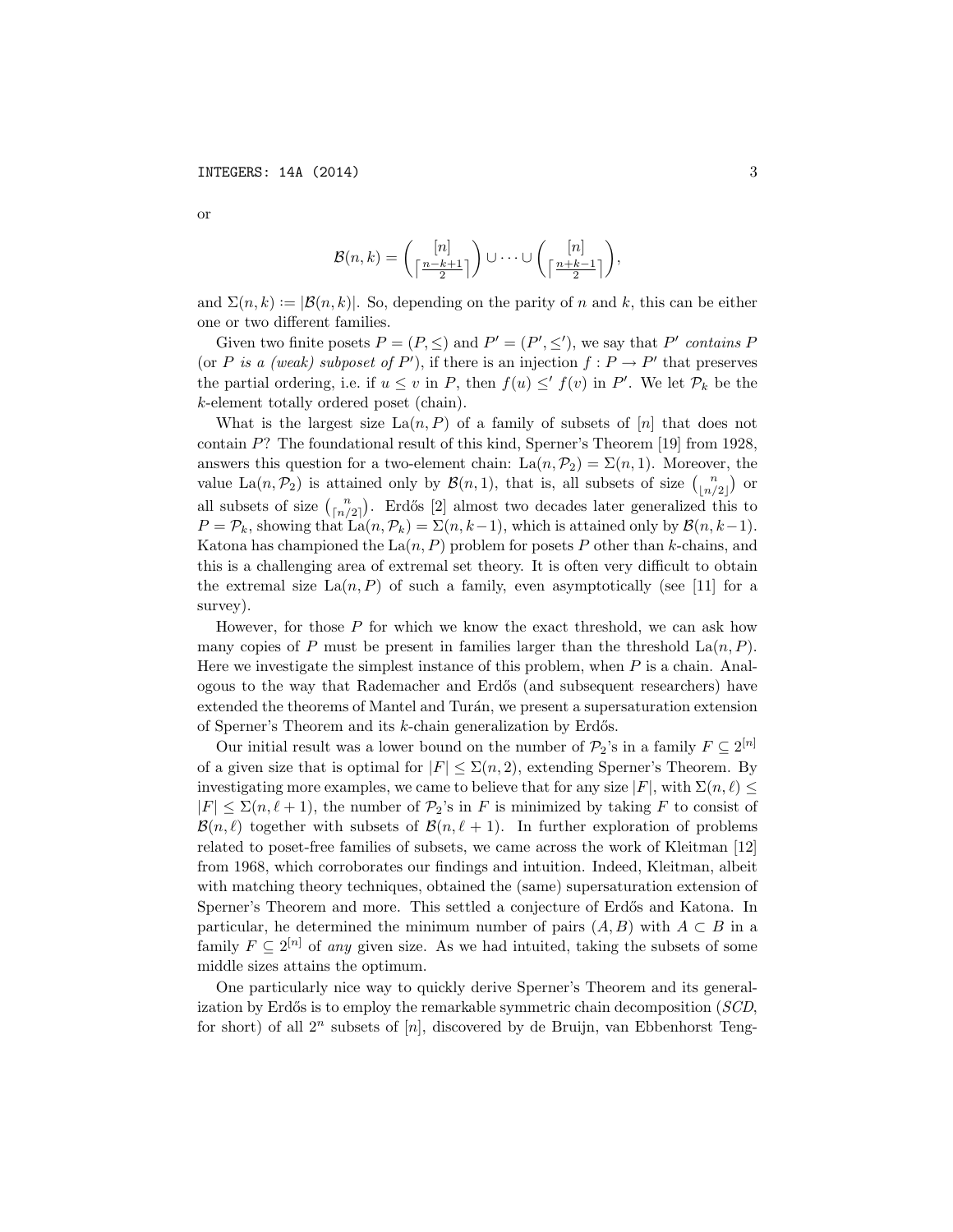bergen, and Kruyswijk [1] in 1951. It is a partition of the Boolean lattice into just  $\binom{n}{\lfloor n/2 \rfloor}$  disjoint chains of subsets, where for each chain there is some  $k \leq n/2$ such that the chain consists of a subset of each size from  $k$  to  $n - k$ . For all  $k$  the decomposition induces the best possible upper bound on  $|F|$  for a  $\mathcal{P}_k$ -free family *F* of subsets of [*n*]. (It requires some additional arguments to obtain the extremal families.) The construction, which is obtained by a clever inductive argument, was done originally in the more general setting of a product of chains. In this way, the authors obtained the extension of Sperner's Theorem to the lattice of divisors of an integer *N*.

There is a large literature on the existence of SCDs in posets and other ordered/ranked set systems [7, 8, 13]. Greene and Kleitman [6] discovered an explicit SCD of the Boolean lattice for all *n*, based on a simple "bracketing procedure", as opposed to the original inductive construction. Bracketing has proven to be valuable in its own right, such as for the Littlewood-Offord problem  $|7|$  and for the construction of symmetric Venn diagrams on *p* sets for every prime *p* [10].

It is not surprising then that a SCD of  $\mathcal{B}_n$  yields a lower bound on the number of paths in a family *F* of given size. In particular, if we arbitrarily consider one particular SCD, the number of chains in *F* that are also chains in the SCD is minimized by taking the sets of  $F$  to be of the middle sizes. However, this argument does not account for the many containment relations for pairs of subsets  $A \subset B$ where  $A$  and  $B$  are on different chains in the SCD. To adjust for this, and to exploit symmetry by avoiding bias towards a particular SCD, our new idea here is to take all *n*! SCDs obtained by permutation of the ground set [*n*]. In this way, we obtain lower bounds on the number of paths in a family *F* of given size, bounds that are best possible for small *F*.

Our main aim in this paper then is to prove the following supersaturation extension of the theorems of Sperner and Erdős, using the SCD approach outlined.

**Theorem 1.2.** For  $k \geq 2$ , if a family F of subsets of  $[n]$  satisfies  $|F| = x + \sum(n, k - 1)$ 1)*, then there must be at least*

$$
x \cdot \prod_{i=1}^{k-1} \left( \left\lfloor \frac{n+k}{2} \right\rfloor - i + 1 \right)
$$

*copies of*  $P_k$  *in*  $F$ *.* 

Note that

$$
\prod_{i=1}^{k-1} \left( \left\lfloor \frac{n+k}{2} \right\rfloor - i + 1 \right)
$$

is the number of copies of  $\mathcal{P}_k$  contained in  $\mathcal{B}(n,k)$ , with one endpoint of the chain being a particular set in the *k*-th middle row. Thus the family that consists of  $\mathcal{B}(n, k-1)$  and x sets from the k-th middle row witnesses that the above bound is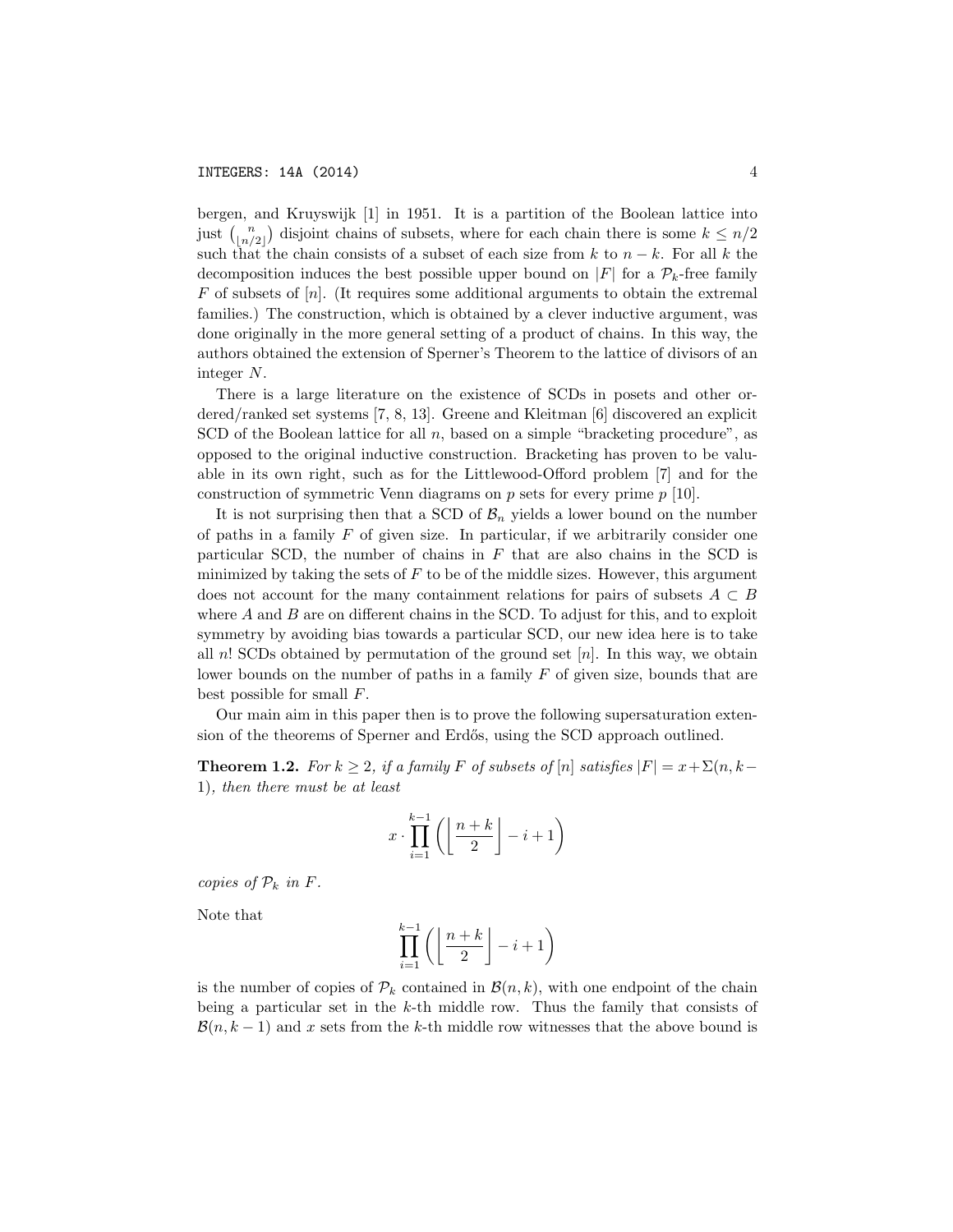tight for

$$
x\leq \binom{n}{\left\lfloor \frac{n}{2}\right\rfloor+(-1)^k\left\lfloor \frac{k}{2}\right\rfloor}.
$$

More generally, Kleitman [12] has conjectured that for any *k* the natural construction (that selects subsets around the middle) minimizes the number of chains  $P_k$  in *F*. Our result gives new information in support of this conjecture, verifying it for  $|F| \leq \Sigma(n,k)$ . We suspect that a stronger version of our SCD method, in which weights are assigned, may lead to a proof of Kleitman's conjecture in full for general *k*. So far our efforts in this direction, which looked very promising, have not yet succeeded. We cannot imagine that his conjecture is not correct.

# 2. Proof of Theorem 1.2

As mentioned earlier, we shall use the symmetric chain decomposition of  $B_n$ .

Given a poset  $(P, \leq)$  on  $2^{[n]}$ , let us say that a *k*-chain  $A_1 \subset \cdots \subset A_k$  of *F* (in  $B_n$ ) is *included* in *P* if  $A_1 \prec \cdots \prec A_k$ , and furthermore define  $c_F(P)$  to be the number of *k*-chains of *F* included in *P*. For any SCD  $\mathcal{C}$  of  $\mathcal{B}_n$ , let  $P_{\mathcal{C}}$  be the poset on  $2^{[n]}$  defined by taking the disjoint union of the chains in *C*. Let us fix the SCD *C*. By the pigeonhole principle,  $P_{\mathcal{C}}$  includes at least *x k*-chains of *F*, i.e.  $c_F(P_{\mathcal{C}}) \geq x$ . Each permutation  $\pi$  of  $[n]$  applied to C results in an SCD  $\pi(\mathcal{C})$  for  $\mathcal{B}_n$ . Note that  $\pi(\mathcal{C}) \neq \pi'(\mathcal{C})$  for distinct permutations  $\pi$  and  $\pi'$  of [*n*]. By summing over the permutations  $\pi$  of [*n*], we obtain

$$
n! \cdot x \leq \sum_{\pi} c_F(P_{\pi(\mathcal{C})}).
$$

Let us change the summation to sum over all *k*-chains of *F*. For this, we define  $N(n, A_1, \ldots, A_k)$  to be the number of permutations  $\pi$  such that  $P_{\pi(\mathcal{C})}$  includes a given chain  $A_1 \subset \cdots \subset A_k$  of *F*. We obtain

$$
\sum_{\pi} c_F(P_{\pi(\mathcal{C})}) = \sum_{A_1 \subset \cdots \subset A_k; A_i \in F} N(n, A_1, \ldots, A_k).
$$

Setting  $a_i := |A_i|$  for each  $i \in \{1, \ldots, k\}$ , it holds that

$$
N(n, A_1, \ldots, A_k) = a_1! \cdot (a_2 - a_1)! \cdots (a_k - a_{k-1})! \cdot (n - a_k)! \cdot \min\left\{ {n \choose a_1}, {n \choose a_k} \right\},\,
$$

where the last factor comes from the number of chains in a SCD that the given chain could fit. After some manipulation, we deduce that

$$
N(n, A_1, \ldots, A_k) = \frac{n!}{\max\left\{ {a_k \choose a_{k-1}} \cdots {a_2 \choose a_1}, {n-a_1 \choose n-a_2} \cdots {n-a_{k-1} \choose n-a_k} \right\}}.
$$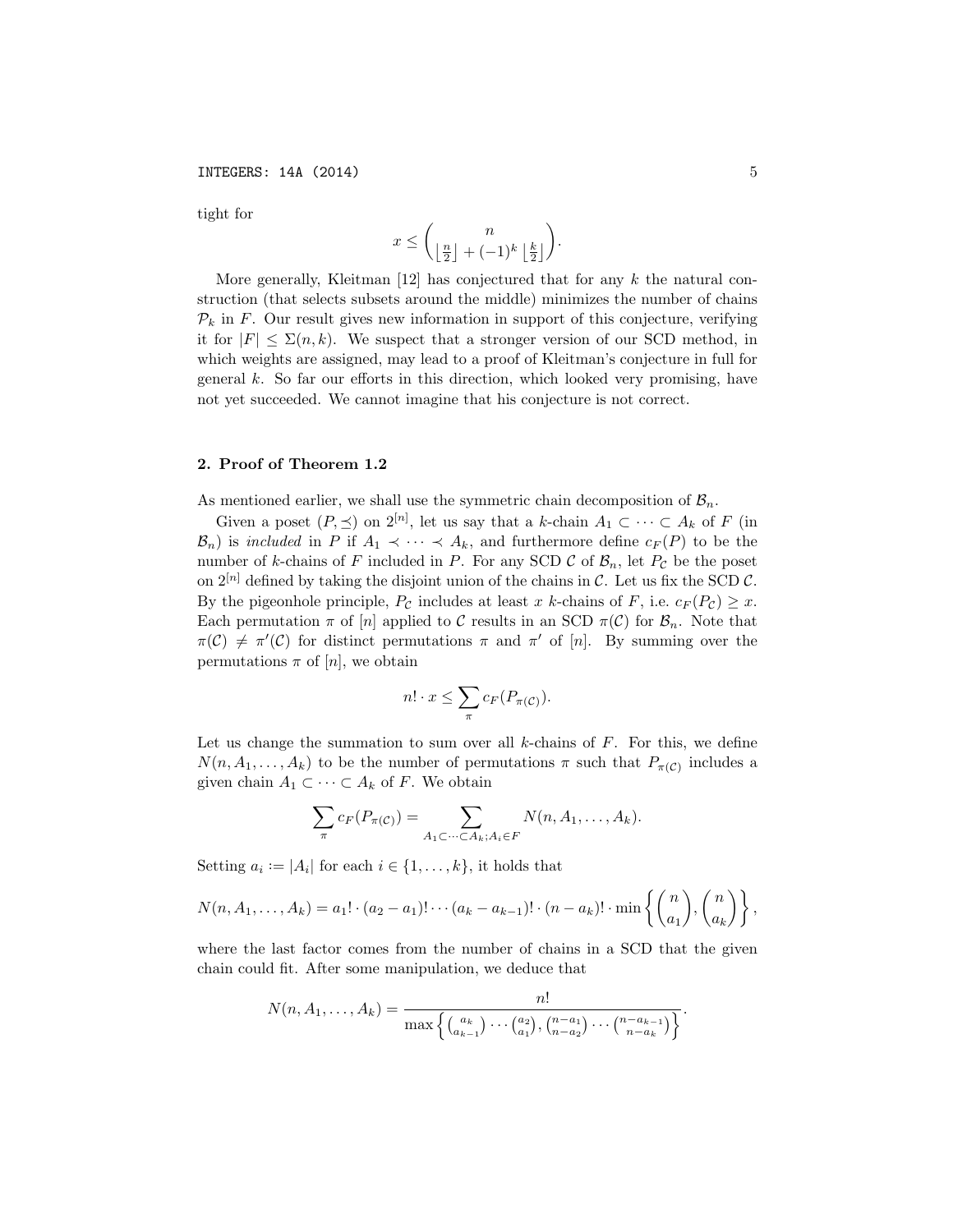We shall find a general upper bound for  $N(n, A_1, \ldots, A_k)$  by minimizing the maximum of y defined as  $\binom{a_k}{a_{k-1}} \cdots \binom{a_2}{a_1}$  and z defined as  $\binom{n-a_1}{n-a_2} \cdots \binom{n-a_{k-1}}{n-a_k}$ . Note the following binomial identity:

$$
\binom{a+i+j}{a+i}\binom{a+i}{a} = \binom{a+i+j}{a+j}\binom{a+j}{a}.
$$

As a consequence of this, the values of *y* and *z* are invariant as long as the multiset of all differences between consecutive values of  $a_i$  is invariant. By this fact, if there is some difference in this multiset that is at least 2, we may assume without loss of generality that this "large" difference is between  $a_{k-1}$  and  $a_k$ . It follows that

$$
y' := y \cdot \frac{\binom{a_{k-1}+1}{a_{k-1}}}{\binom{a_k}{a_{k-1}}} = y \cdot \frac{a_{k-1}+1}{\binom{a_k}{a_{k-1}}} < y,
$$

provided that  $a_{k-1} > 0$ . Similarly,

$$
z' := z \cdot \frac{{\binom{n-a_2+1}{n-a_2}}}{{\binom{n-a_1}{n-a_2}}} = z \cdot \frac{n-a_2+1}{{\binom{n-a_1}{n-a_2}}} < z,
$$

provided that  $a_2 < n$ . It follows that *y* and *z* are minimized when the multiset of differences is the multiset of all ones, i.e. with

$$
y = \frac{a_k!}{(a_k - k + 1)!}
$$
 and  $z = \frac{(n - a_k + k - 1)!}{(n - a_k)!}$ .

The maximum of *y* and *z* is then minimized by choosing  $a_k$  to be  $\left\lfloor \frac{n+k}{2} \right\rfloor$ , so

$$
n! \cdot x \leq \sum_{\substack{A_1 \subset \dots \subset A_k \\ A_i \in F}} N(n, A_1, \dots, A_k)
$$
  

$$
\leq \sum_{\substack{A_1 \subset \dots \subset A_k \\ A_i \in F}} \frac{n!}{\prod_{i=1}^{k-1} \left( \left\lfloor \frac{n+k}{2} \right\rfloor - i + 1 \right)}
$$
  

$$
= c_F(F) \cdot \frac{n!}{\prod_{i=1}^{k-1} \left( \left\lfloor \frac{n+k}{2} \right\rfloor - i + 1 \right)},
$$

as required.  $\Box$ 

## 3. Remarks

Our result was presented by the second author in Prague in June 2012 [9]. In the preparation of this manuscript, we learned that recently Das, Gan and Sudakov have independently pursued a similar line of research and obtained results similar to ours [5].